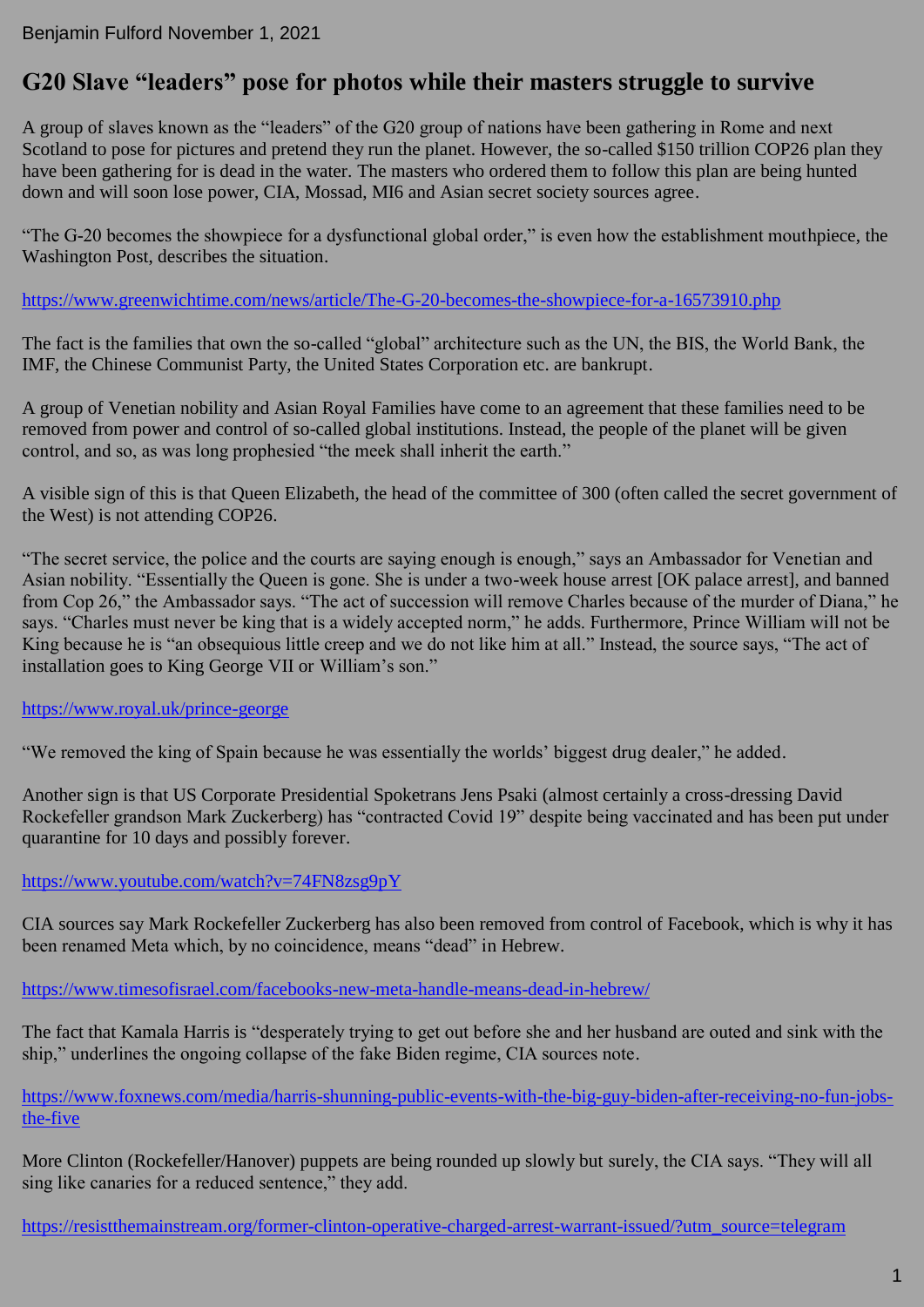Another big event coming soon will be the public announcement of the death of

former US Vice-President and CIA head, Dick Cheney, the sources continue. "He died June 29th. They say it was old age. This intel was just released internally four days ago. It has not been released to civilians or the MSM yet," they say noting: "Wait till this gets out it will be a real game-changer."

Another bad guy to publicly bite the dust is disgraced ex-New York Governor. Andrew Cuomo -who was charged Thursday with groping a former aide in Albany's Executive Mansion — a crime that could send him to jail for a year if he's convicted.

<https://nypost.com/2021/10/28/andrew-cuomo-to-be-charged-over-alleged-groping-of-former-aide-source/>

"I have been told that he is about to be removed, Permanently," a Mossad source says.

A sign of the continuing arrests taking place in Washington DC is the weekly flights from the nearby Baltimore Airport to the Thule airbase in Greenland. "This is a weekly run for many months now. Each run holds up to 280 passengers. Add this up for at least 6 months [26 weeks times 280=7,280]. That's a lot of prisoners," a Pentagon source says.

There can be no doubt that bad guys are vanishing right left and center and this process will continue until THEY ARE ALL GONE, Pentagon sources promise.

Now let us look at some of the latest signs of the economic collapse of their system. The U.S. merchandise-trade deficit hit a new record of \$96.3 billion in September, up from a \$88.2 billion in August (The August figure was revised up from \$73.3 billion).

<https://www.bloombergquint.com/global-economics/u-s-merchandise-trade-gap-widens-to-record-as-exports-decline>

The fact that empty containers are piling up as store shelves get bare are signs the US Corporation failed to borrow money to keep paying for its deficit past October.

This quote sums up the current US system quite well:

*"We're literally paying people in the form of cash welfare, housing, and other services to live in tents on the street, use hard drugs, defecate publicly, and commit crimes,"* says [Michael Shellenberger,](https://www.theepochtimes.com/t-michael-shellenberger)

[https://www.zerohedge.com/political/shellenberger-root-cause-americas-homelessness-epidemic-why-term](https://www.zerohedge.com/political/shellenberger-root-cause-americas-homelessness-epidemic-why-term-homeless-misleading)[homeless-misleading](https://www.zerohedge.com/political/shellenberger-root-cause-americas-homelessness-epidemic-why-term-homeless-misleading)

However, the collapse of the US has been well reported. What is still not being widely talked about is the imminent collapse of the financial system in Communist China. When that goes, it will be the domino that really does cause the current system to implode.

This writer has long dismissed talk of a Chinese collapse but now the signs are undeniable. The problem is real estate.

There has been a lot of talk about the bankruptcy of the Chinese real estate giant Evergrande. This talk was temporarily silenced when they avoided default by making a last-minute payment on a bond recently. However, it turns out they did not make a payment and this was just fake news meant to prevent a domino-style collapse of the entire global financial system, CIA and other sources say.

The fact is China has no easy way out. The basic problem is their real estate market has lost touch with reality and no matter how hard you try to avoid it- reality has a way of catching up with you.

The Chinese financial system is real estate based, just like the Japanese one was until their decades-long bubble burst in the early 1990's. The situation in China is eerily similar to the one in Japan then. Right now 74.7% of Chinese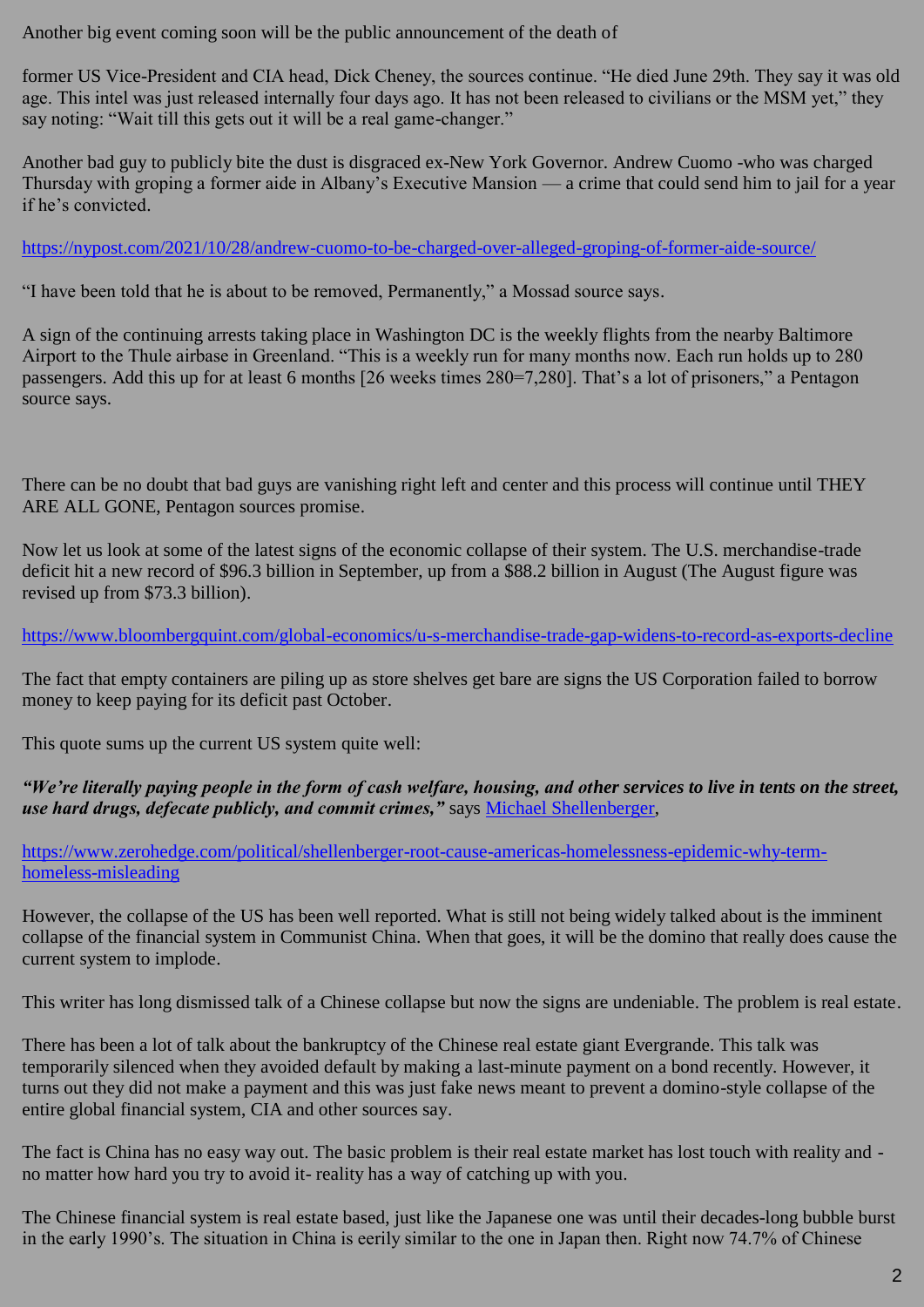household wealth is in real estate. However, just like in Japan -when people had to take out 99-year loans to afford a house- apartments in China cost 30 to 40 times the annual salary of a typical Chinese worker.

To add to the problem, there are about 100 million empty condos owned by people who do not live in them. They cannot rent them because if they do, the condo loses value because it is "used."

The other thing that is happening is China's population is aging and they are not having enough children. If you ever raised hamsters you know that no matter how much food you give them, they will not have children if their cage is too small. This is what has happened in China with the population being suddenly stuffed into small apartments.

In other words, these are existential problems that cannot be solved without bankrupting and then completely rebooting the financial system. This will affect the entire planet.

The other problem is that the current world financial system is supported not only by loans from China but by debt slavery in the developing world. For example, 34 of the world's poorest countries are spending \$29.4 billion a year on debt payments, while only getting \$5.4 billion in aid. On top of this, multinational corporations (90% of which are controlled by 700 people) routinely plunder their oil, minerals, etc. without paying anything more than token bribes to corrupt leaders.

## [https://www.theguardian.com/environment/2021/oct/27/poorer-countries-spend-five-times-more-on-debt-than](https://www.theguardian.com/environment/2021/oct/27/poorer-countries-spend-five-times-more-on-debt-than-climate-crisis-report)[climate-crisis-report](https://www.theguardian.com/environment/2021/oct/27/poorer-countries-spend-five-times-more-on-debt-than-climate-crisis-report)

In a sign of how dysfunctional things have become 2% of Elon Musk's wealth could solve world hunger, according to David Beasley, director of the UN food scarcity organization.

## **[https://edition.cnn.com/2021/10/26/economy/musk-world-hunger-wfp](https://edition.cnn.com/2021/10/26/economy/musk-world-hunger-wfp-intl/index.html)[intl/index.html](https://edition.cnn.com/2021/10/26/economy/musk-world-hunger-wfp-intl/index.html) Pituffik Airport** THU/BOTL 13.49 ADT 29 Oct | Flev. 251 ft The current Western financial system Load earlier flights consists of oligarchs using the central banks DEPARTURES - FRIDAY, 29 OCT they own to pump money into the corporations they also own. That is why you 07.55 Qaanaaq (NAQ) have the worlds' wealth vanishing into a GL9001 (BH2) black hole headquartered around Lake **Baltimore** (awi)  $ATI$ 09.09 Geneva, Switzerland, home of the Octagon 09.09 group; the real-life James Bond villains of ACTUAL DEPARTURE<br>N/A the world. SCHEDULED ARRIVAL 12.49 statu These criminals, aware their control grid was Estimated departure 09.09 collapsing, have been trying desperately to **Air Transport International ATN520** EQUIPMENT<br>B752 (N751CX) vaccinate the world into obedience with a Boeing 757-208(PCC) fake pandemic. They planned to inject people READE *Christop* with a machine-readable mark of the beast ID (Certificate Of Vaccine ID) and make their ability to earn a living dependent on that ID, according to a Rothschild family whistleblower. Instead, their scam is falling apart. **IG: CONNECTING CONSCIOUSNESS** Japan was the first major G7 country to They're worried the virus is going rebel, but many others are following. away too fast for them to make vaccine that they say will make it go away faster... Read that again. There are also riots and demonstrations

taking place around the world. The fact that four of the top 10 recent iTunes hits were based on "Fuck Joe Biden," is a clear indication of this popular anger.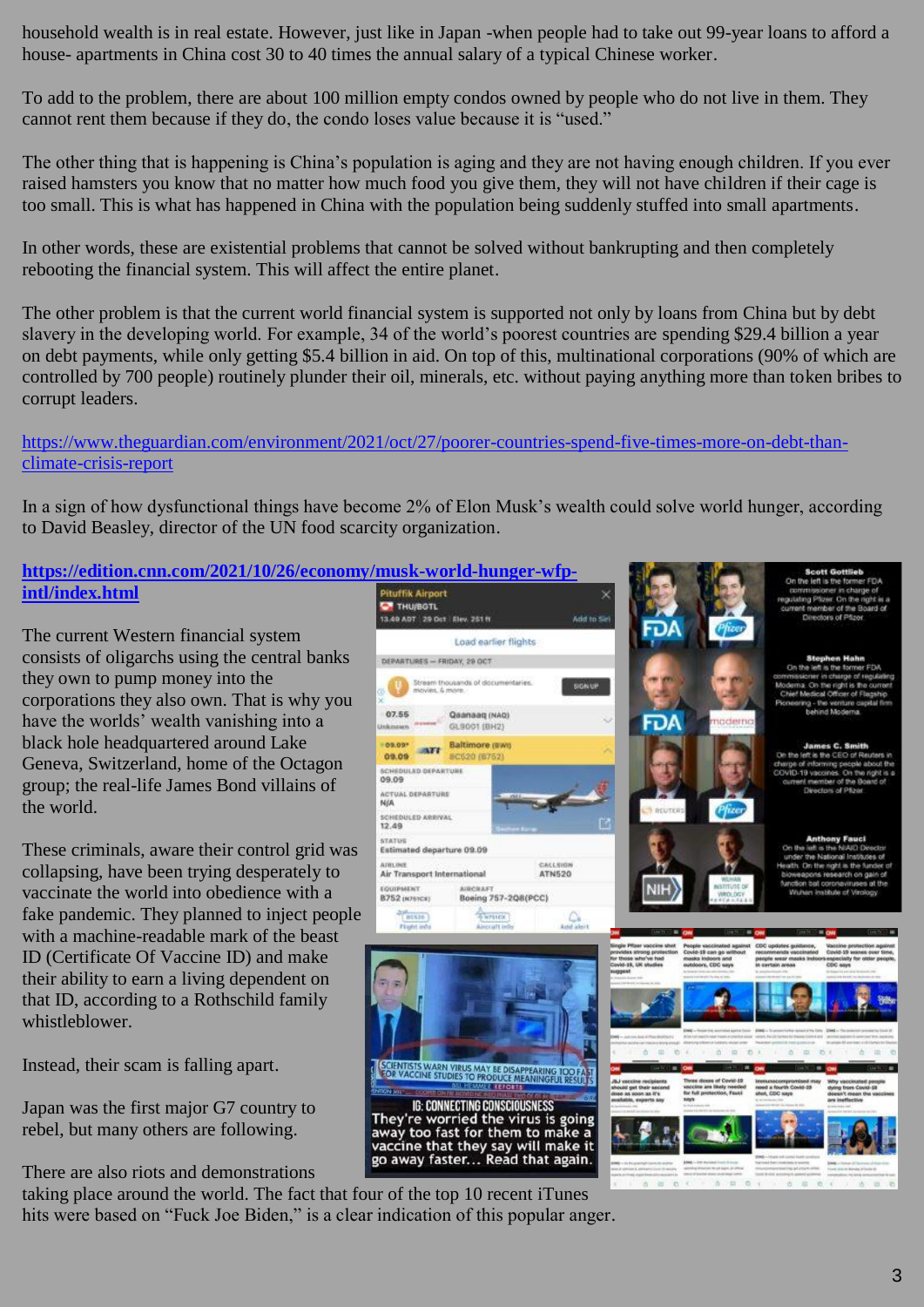This anger is reflected in all the countries still controlled by the Khazarian mafia. For example, we got the following report from Italy:

The media is silent BUT… *There is an ASTONISHING number of large demonstrations in Italy against the Green Pass, since last week employers are fined (€5000??) for each unvaccinated worker who enters a workplace building and similar fines for owners of public spaces such as restaurants and museums, gyms, etc. since 2 months.*

Demonstrations are taking place at the following locations:

AGRIGENTO: Piazza Cavour

- ALESSANDRIA: Piazza Della Libertà
- ALGHERO: Via Vittorio Emanuele incrocio Via Cagliari
- ANCONA: Piazza Cavour
- AOSTA: Piazza Chanoux
- AREZZO: Piazza S. Agostino
- ASCOLI PICENO: Piazza Del Popolo

| <b>ASTI: Piazza San Secondo</b>                               | <b>CAMPOBASSO: Piazza Vittorio</b><br>Emanuele II                     | FELTRE: Piazza Maggiore             |
|---------------------------------------------------------------|-----------------------------------------------------------------------|-------------------------------------|
| AVELLINO: Piazza Libertà                                      |                                                                       | <b>FERRARA: Piazza Trento</b>       |
| <b>BARI: Piazza Ferrarese</b>                                 | <b>CASALE MONFERRATO: Piazza</b><br>Castello                          | FIRENZE: Piazza Della Signoria      |
| <b>BARLETTA:Piazza Aldo Moro</b>                              | CASERTA: Piazza Carlo Di Borbone FOGGIA: Piazza Umberto Giordano      |                                     |
| <b>BASSANO DEL GRAPPA: Piazza</b><br>Libertà                  | CASTELFRANCO VENETO: Piazza FORLÌ: Piazza Della Vittoria<br>Giorgione |                                     |
|                                                               |                                                                       | <b>GELA: Piazza San Francesco</b>   |
| <b>BELLUNO: Piazza Dei Martiri</b>                            | <b>CATANIA: Fontana Dell'Elefante</b>                                 | <b>GENOVA: Varco Etiopia</b>        |
| <b>BERGAMO: Davanti La Procura</b>                            | <b>CATANZARO: Piazza Matteotti</b>                                    |                                     |
| BIELLA: Piazza Martiri Della Libertà CERVIA: Piazza Garibaldi |                                                                       | <b>GROSSETO: Piazza Dante</b>       |
| <b>BOLOGNA: Piazza del Nettuno</b>                            | <b>CESENA: Piazza Del Popolo</b>                                      | IGLESIAS: Piazza Lamarmora          |
| <b>BOLZANO: Piazza Walther</b>                                | <b>CIVITANOVA MARCHE:Piazza</b>                                       | <b>IMPERIA: Piazza San Giovanni</b> |
| <b>BRESCIA: Piazza Della Vittoria</b>                         | <b>XX Settembre</b>                                                   | JESI: Piazza Federico II            |
|                                                               | CIVITAVECCHIA: Piazza Della Vita LA SPEZIA: Piazza Europa             |                                     |
| <b>BRESSANONE:Piazza Duomo</b>                                |                                                                       |                                     |
|                                                               | <b>COMO: Piazza Cavour</b>                                            | LADISPOLI: Piazza Rossellini        |
| <b>BRINDISI: Piazza Della Vittoria</b>                        | <b>COSENZA: Piazza Bilotti</b>                                        | L'AQUILA: Piazza Duomo              |
| <b>BRUNICO:Piazza Municipio</b>                               |                                                                       |                                     |
|                                                               | <b>CREMONA: Piazza Stradivari</b>                                     | LATINA: Piazza Del Popolo           |
| <b>BUSTO ARSIZIO:Piazza San</b><br>Giovanni                   | <b>CROTONE:Piazza Resistenza</b>                                      | LECCE: Piazza Sant'Oronzo           |
| <b>CAGLIARI: Piazza Garibaldi</b>                             | <b>CUNEO: Piazza Galimberti</b>                                       | LECCO: Piazza Cermenati             |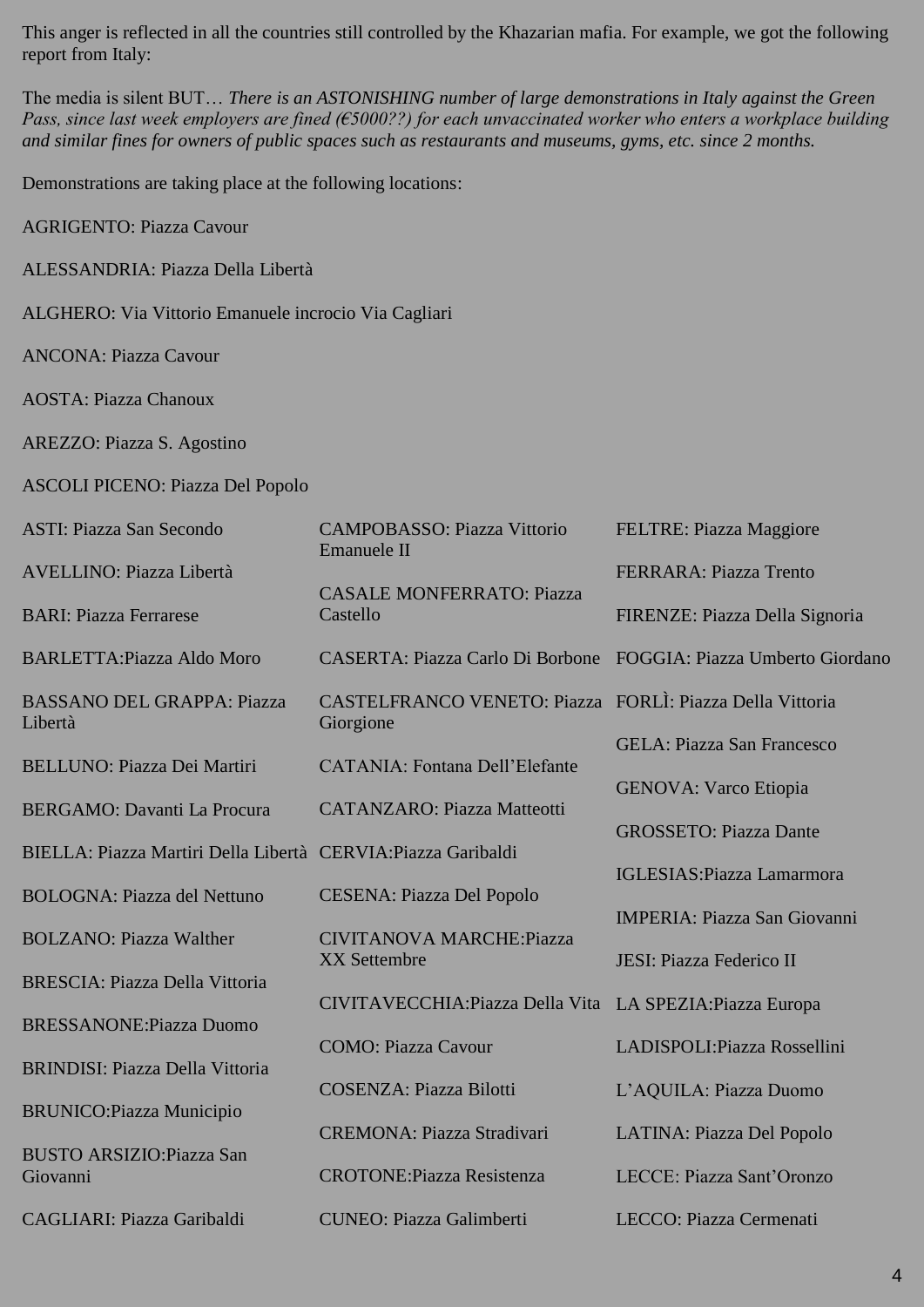LIVORNO: Piazza Del Municipio

LODI: Piazza Della Vittoria

LUCCA: Piazza Napoleone

MANTOVA: Piazza Sordello

MASSA: Piazza Aranci

MATERA:Piazza Vittorio Veneto

MESSINA: Piazza Cairoli

MILANO: Piazza Fontana

MODENA: Piazza Grande

MONTEBELLUNA: Piazza Del Municipio

MONZA: Piazza Trento

NAPOLI: Piazza Dante

NIZZA MONFERRATO: Piazza Garibaldi

NOVARA: Piazza Puccini

NUORO: Piazza Sebastiano Satta

OLBIA:Piazza San Simplicio

ORISTANO:Piazza Roma

OSTIA : Piazza Cesario Console

PADOVA: Piazza Duomo

PALERMO: Piazza Castelnuovo (Palchetto Della Musica)

PARMA: Piazza Garibaldi

VOGHERA: Piazza Meardi

We are hearing similar reports from Australia etc.

Even the Israelis -some of the most brainwashed people in human history- are waking up. The Mossad-linked propaganda site DEBKA acknowledged this by noting nobody was paying attention anymore to their decades-long chant about Iran being "weeks away from getting a nuclear weapon."

[https://www.debka.com/fading-popular-credibility-in-israel-for-potential-air-strike-to-abort-a-nuclear-iran/.](https://www.debka.com/fading-popular-credibility-in-israel-for-potential-air-strike-to-abort-a-nuclear-iran/)

In other words the Israelis are no longer going along with the Khazarian mafia plan to kill 90% of humanity with an artificial Armageddon aka World War III.

PAVIA: Piazza Della Vittoria PERUGIA: Piazza IV Novembre PESARO: Piazza Del Popolo PESCARA: Piazza Della Rinascita (Piazza Salotto)

PIACENZA: Pubblico passeggio (lato Respighi )

PINEROLO: Piazza Luigi Facta

PIOMBINO: Piazza Verdi

PISA: Piazza Vittorio Emanuele II

PISTOIA:Piazza Del Duomo

PORDENONE: Piazza XX Settembre TRENTO: Piazza Dante

POTENZA:Piazza Mario Pagano

PRATO: Piazza Del Duomo

RAGUSA: Piazza Libertà

RAVENNA: Piazza Del Popolo

REGGIO CALABRIA: Piazza Italia

REGGIO EMILIA: Piazza Della Vittoria

RIETI: Piazza Vittorio Emanuele II

RIMINI: Piazzale John Kennedy

ROMA: Piazza del Popolo

ROVIGO: Piazza Vittorio Emanuele

SALERNO: Piazza Portanuova

SANREMO: Piazza Colombo

SASSARI: Piazza D'Italia

SAVONA: Piazza Sisto IV

SIENA:Piazza del Campo

SIRACUSA:Piazza Santa Lucia

SONDRIO: Piazza Campello

TARANTO: Piazza Garibaldi

TERNI: Piazza Europa

TORINO: Piazza Castello

TRAPANI: Piazza Vittorio Veneto

TREVISO: Piazza Dei Signori

UDINE: Piazza Della Libertà

VARESE: Piazza Monte Grappa

VENEZIA: Campo San Geremia – Palazzo Della Rai

VERCELLI: Piazza Cavour

VERONA: Piazza Bra

VIAREGGIO: Piazza Mazzini

VICENZA: Campo Marzo

VIGEVANO: Piazza Ducale

VITERBO: Piazza Del Plebiscito